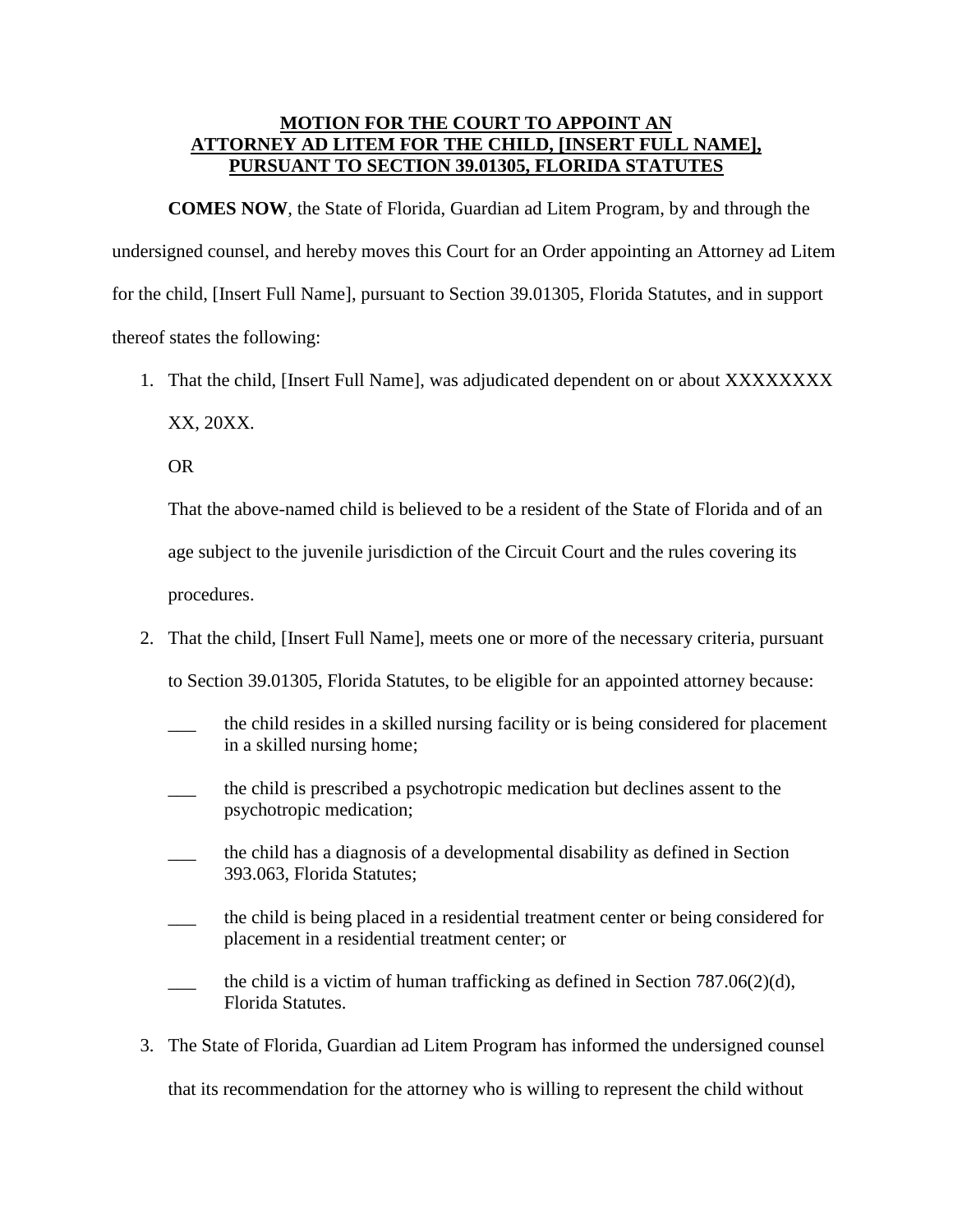additional compensation is [Insert Attorney's Name, Attorney at Law or Insert Legal Organization], and thus, respectfully requests that the Court appoint the aforesaid to the child, [Insert Full Name], pursuant to Section 39.01305, Florida Statutes.

4. [INSERT STIPULATIONS FROM OTHER PARTIES] That the Department, the mother's attorney, Ms. XXXXXX, and the father's attorney, Mr. XXXXXX, have no objections to this motion.

OR

- 3. The State of Florida, Guardian ad Litem Program has informed the undersigned counsel that it will not be able to recommend an attorney who is willing to represent the child without additional compensation within the 15-day period, and thus, respectfully requests that the Court appoint a compensated attorney to the child, [Insert Full Name], within the 15-day period, pursuant to Section 39.01305, Florida Statutes.
- 5. [INSERT STIPULATIONS FROM OTHER PARTIES] That the Department, the mother's attorney, Ms. XXXXXX, and the father's attorney, Mr. XXXXXX, have no objections to this motion.

**WHEREFORE**, the State of Florida, Guardian ad Litem Program prays that the Court dispose of this motion at the next available hearing, make the necessary findings, and enter a ruling granting the motion for the Court to appoint an Attorney ad Litem for the child, [Insert Full Name], pursuant to Section 39.01305, Florida Statutes, and such other and further relief as the Court may deem just and proper.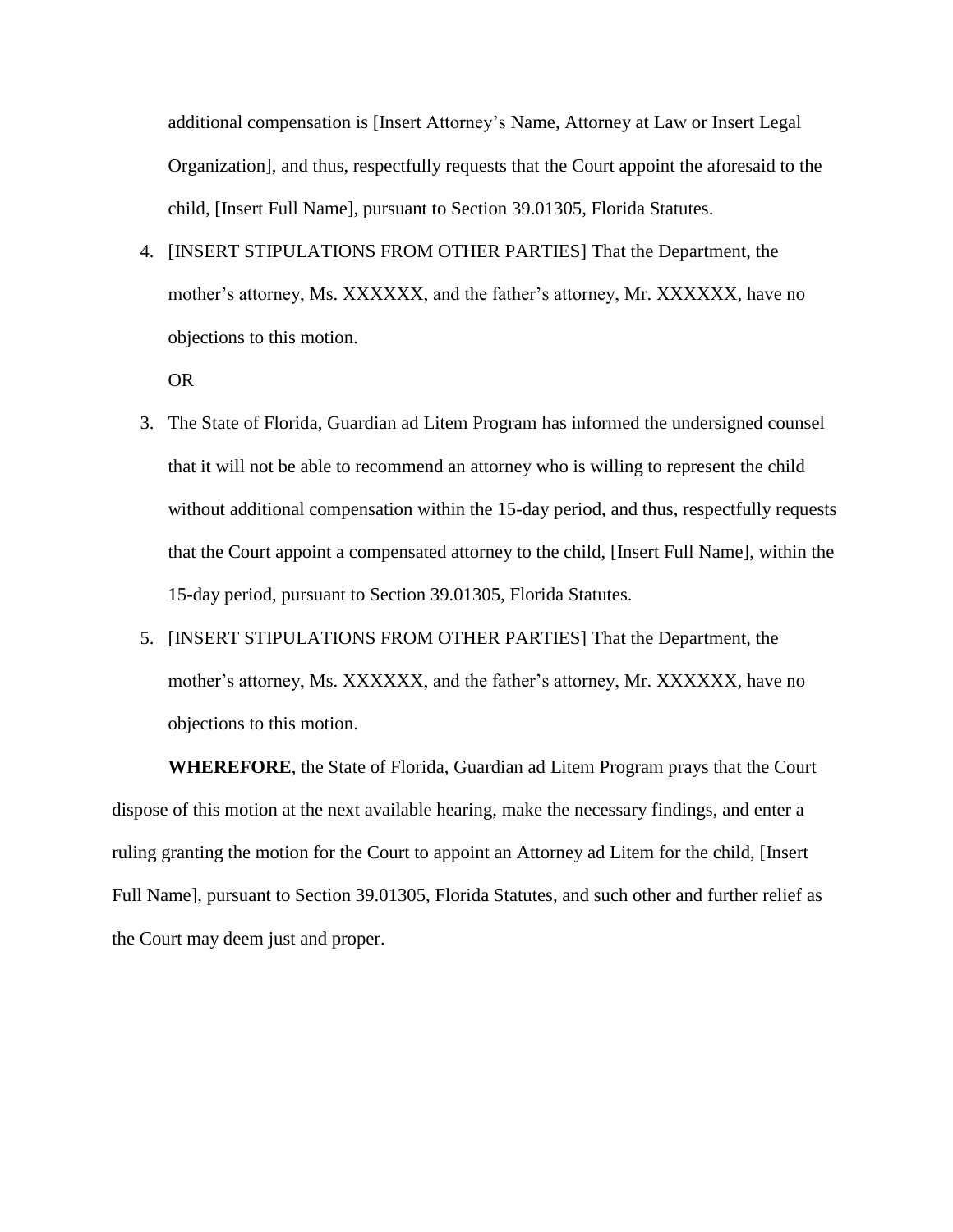## **ORDER APPOINTING ATTORNEY AD LITEM FOR THE CHILD, [INSERT FULL NAME], PURSUANT TO SECTION 39.01305, FLORIDA STATUTES**

**THIS CAUSE** came before the Court on XXXX XX, 201X, upon the Motion for the Court to Appoint an Attorney ad Litem for the child, [Insert Full Name], filed by the State of Florida, Guardian ad Litem Program, pursuant to Section 39.01305, Florida Statutes OR upon the Court's own motion at the [INSERT HEARING] hearing in this case under Chapter 39, Florida Statutes. The Court having reviewed the same and the child's court file, noting that there are no objections to the request, and being otherwise fully advised in the premises finds:

1. **Jurisdiction:** The above-named child was found within the jurisdiction of the Court and is of an age subject to the jurisdiction of the Court.

2. The Court finds that the child, [Insert Full Name], meets one or more of the

necessary criteria, pursuant to Section 39.01305, Florida Statutes, to be eligible for an appointed attorney because:

- the child resides in a skilled nursing facility or is being considered for placement in a skilled nursing home;
- \_\_\_ the child is prescribed a psychotropic medication but declines assent to the psychotropic medication;
- \_\_\_ the child has a diagnosis of a developmental disability as defined in Section 393.063, Florida Statutes;
- \_\_\_ the child is being placed in a residential treatment center or being considered for placement in a residential treatment center; or
- the child is a victim of human trafficking as defined in Section 787.06(2)(d), Florida Statutes.
- 3. The Court has requested a recommendation from the State of Florida, Guardian ad

Litem Program for an attorney who is willing to represent the child without additional

compensation.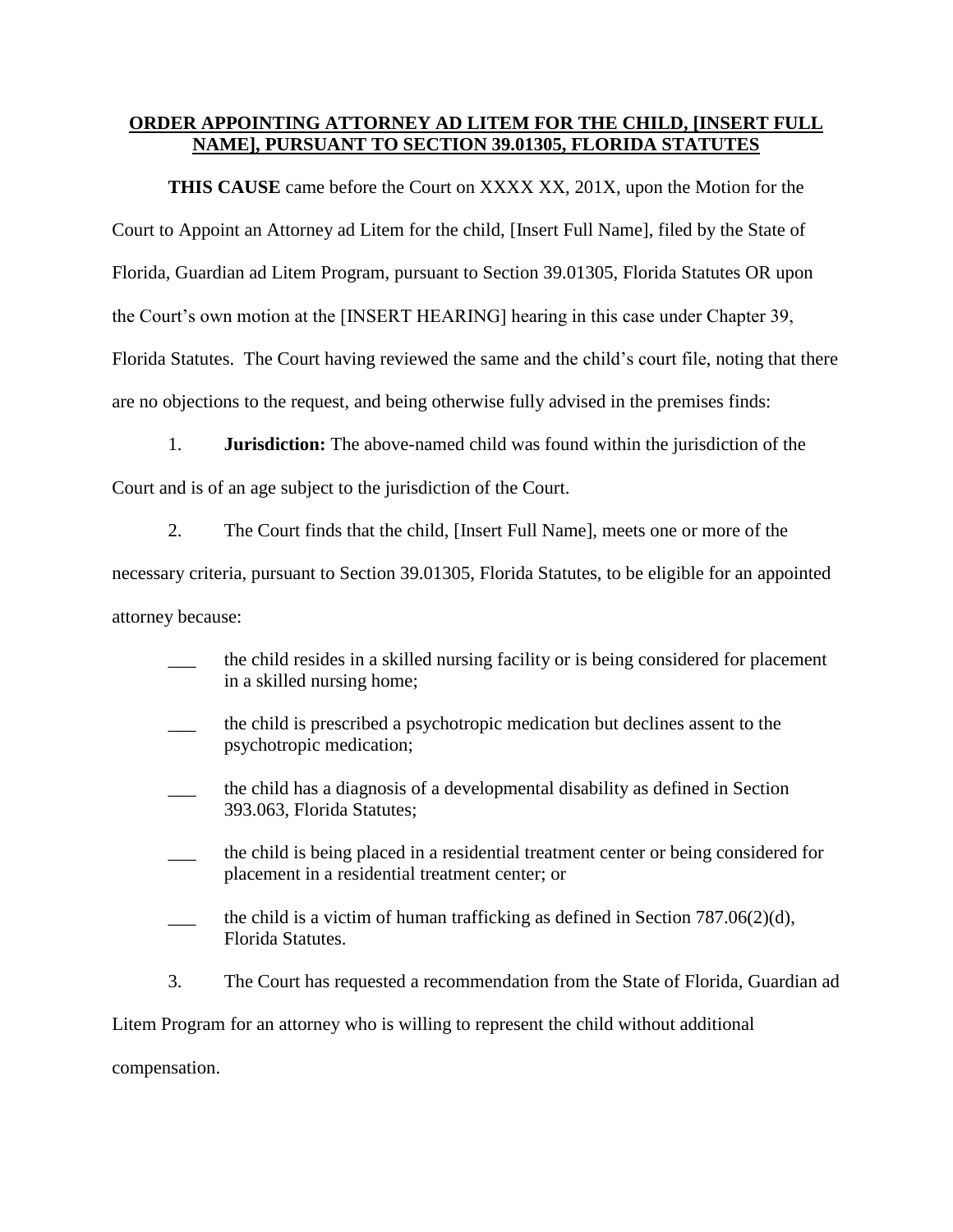4. The Court has been informed that the State of Florida, Guardian ad Litem Program has recommended that [Insert Attorney's Name, Attorney at Law or Insert Legal Organization] be appointed as the attorney who is willing to represent the child without additional compensation, pursuant to Section 39.01305, Florida Statutes.

OR

The Court has been informed that the State of Florida, Guardian ad Litem Program will not be able to recommend an attorney who is willing to represent the child without additional compensation within the 15-day period, pursuant to Section 39.01305, Florida Statutes.

**THEREFORE**, based on the foregoing findings, it is hereby **ORDERED AND ADJUDGED** that:

1. **Disposition of Motion:** The Motion is hereby **GRANTED**. The Court accepts the recommendation of the State of Florida, Guardian ad Litem Program and hereby appoints [Insert Attorney's Name, Attorney at Law or Insert Legal Organization, Insert Attorney's Phone Number], located at [Insert Attorney's Address], to represent the child, [Insert Full Name], without additional compensation, as permitted by law.

OR

**Disposition of Motion:** The Motion is hereby **GRANTED**. [Insert Attorney's Name, Attorney at Law or Insert Legal Organization, Insert Attorney's Phone Number], located at [Insert Attorney's Address], is hereby appointed from the Children with Certain Special Needs Attorney Registry to represent the child, [Insert Full Name], and to be compensated for such representation, as permitted by law.

OR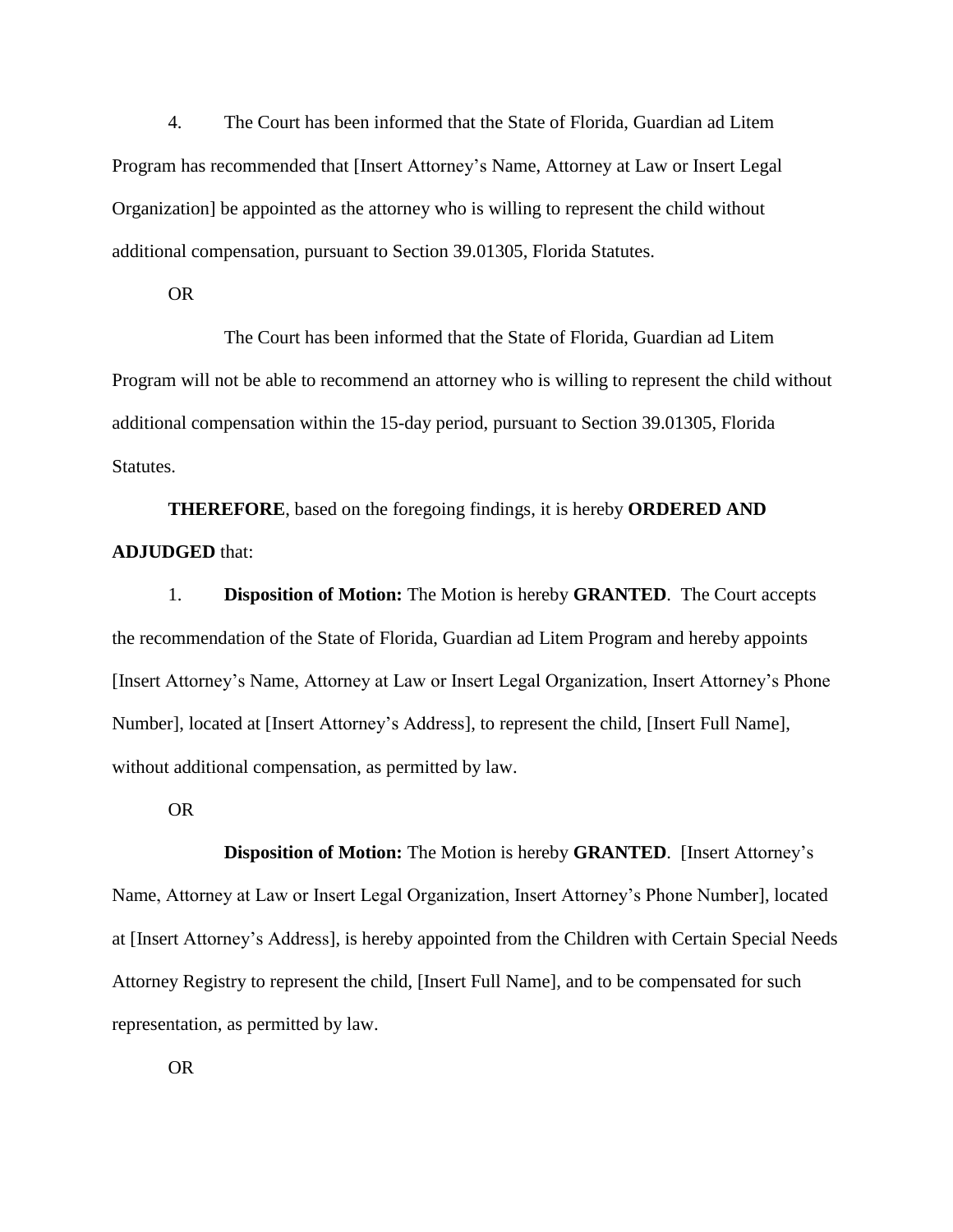## **Disposition of Motion:** The Motion is hereby **GRANTED**.

 $\Box$  . located at  $\overline{a}$ , is hereby appointed to represent the child, [Insert Full Name], and to be compensated for such representation, as

permitted by law.

2. This appointment shall continue in effect until the attorney is allowed to withdraw or is discharged by the Court or until the case is dismissed. The attorney shall provide the complete range of legal services, from the removal from home or from the initial appointment through all available appellate proceedings. With the permission of the Court, the attorney for the dependent child may arrange for supplemental or separate counsel to represent the child in appellate proceedings.

3. Except if the attorney has agreed to provide pro bono services, an appointed attorney or organization shall be adequately compensated and provided with access to funding for expert witnesses, depositions, and other costs of litigation. Payment to an attorney is subject to appropriations and subject to review by the Justice Administrative Commission for reasonableness. The Justice Administrative Commission shall contract with attorneys appointed by the Court. Attorney fees may not exceed \$1,000 per child per year.

4. The appointed attorney or organization is hereby entitled to receive copies of all documents concerning the child, [Insert Full Name], including educational, medical, and mental health records.

5. **Prior Orders:**All prior orders not inconsistent with the present Order shall remain in full force and effect.